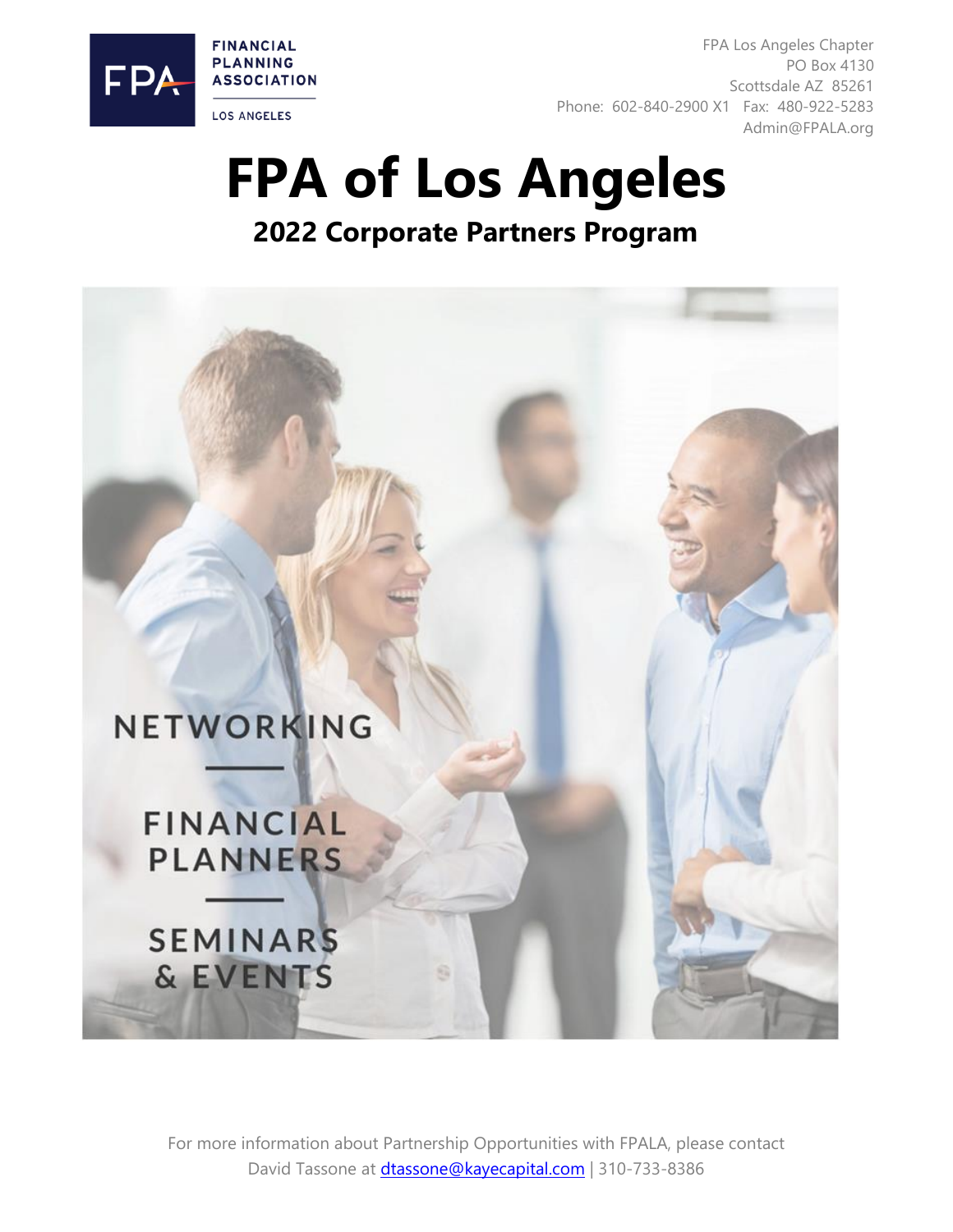**FINANCIAL PLANNING ASSOCIATION** 



**LOS ANGELES** 

FPA Los Angeles Chapter PO Box 4130 Scottsdale AZ 85261 Phone: 602-840-2900 X1 Fax: 480-922-5283 Admin@FPALA.org

#### **FPA of Los Angeles 2022 PARTNERS PROGRAM**

























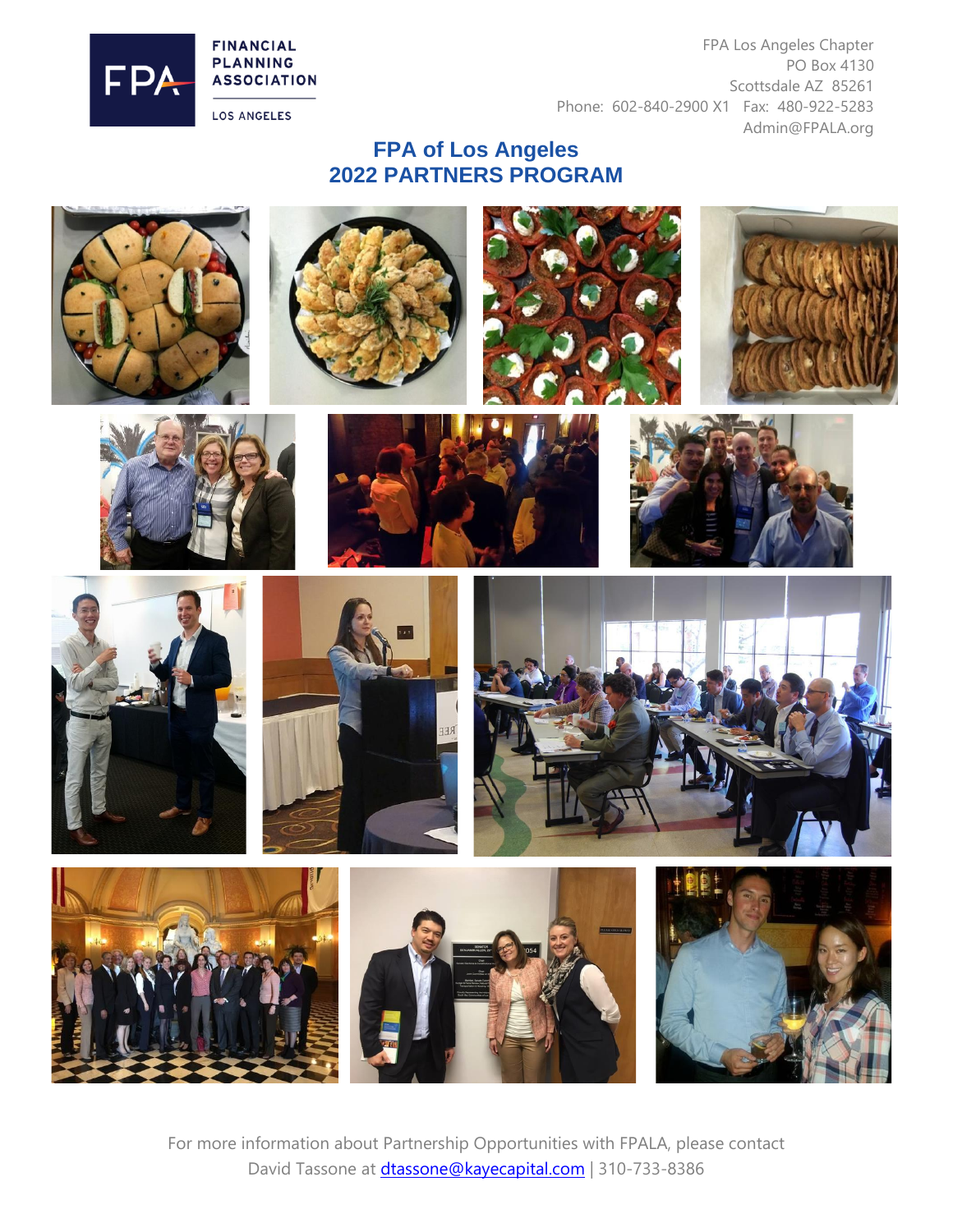

FPA Los Angeles Chapter PO Box 4130 Scottsdale AZ 85261 Phone: 602-840-2900 X1 Fax: 480-922-5283 Admin@FPALA.org

## **Who Are We?**

FPA's individual members include financial planners, many of whom hold the CFP certification or are pursuing CFP certification. Other individual members include practitioners such as accountants, attorneys, bankers, charitable giving specialists, insurance agents, stockbrokers, money managers, investment consultants, broker-dealer and corporate executives, and others who champion the financial planning process.

FPA is also home to Broker/Dealer Members – NASD member firms that are in the retail securities business and whose representatives are allowed to offer more than proprietary products.

FPA's Corporate Members include corporations and other entities that provide products and services offered to or through financial advisers.

# **Firms Our Members Belong to:**

| Abacus Wealth Partners, LLC                              | <b>BNG Accountancy Corporation</b>     | Charlesworth & Rugg, Inc.                                |  |
|----------------------------------------------------------|----------------------------------------|----------------------------------------------------------|--|
| <b>Abbot Downing</b>                                     | <b>Britt &amp; Associates</b>          | Chubb                                                    |  |
| Acacia Wealth Advisors                                   | <b>Bruce Colin</b>                     | <b>City National Bank</b>                                |  |
| AG Asset Advisory, LLC                                   | California Retirement Advisors         | <b>CSU Northridge</b>                                    |  |
| American California Financial                            | Caliber Home Loans                     | <b>CLG Wealth Management</b>                             |  |
| Services, Inc.                                           | California Retirement Advisors         | Cook and Associates                                      |  |
| American Financial Network                               | <b>Cantor Fitzgerald Capital</b>       | Covington Capital Management                             |  |
| American Heart Association<br>Charitable Estate Planning | Capital Group                          | Cue Financial Group Inc.                                 |  |
| Ameriprise Financial Services, Inc.                      | Capital Guardian Trust Company         | Dorsey Wealth Management                                 |  |
| Anora Tadjikhodjaeva                                     | Capital Intelligence Associates        | DRM WEALTH MANAGEMENT                                    |  |
| <b>Aqua Capital Advisors</b>                             | Captrust                               | Edward D Jones & Co.                                     |  |
| Argos Wealth Advisors                                    | Cerda Munoz Advisors, Inc.             | EP Wealth Advisors, LLC                                  |  |
| Aspiriant                                                | Cetera Advisor Networks LLC            | <b>Fidelity Investments</b>                              |  |
| AXA Advisors, LLC                                        | Cetera Financial Group                 | Financially Wise Women                                   |  |
| Bank of The West                                         | Charles E. O'Connor                    | <b>Foundry Financial</b>                                 |  |
| <b>Baroda Ventures LLC</b>                               | <b>Charles Schwab Advisor Services</b> | <b>Fraser Financial Group</b>                            |  |
| Barrett Planning Group, Inc.                             | Charles W. Mason & Associates          | Gerber Kawasaki Wealth &<br><b>Investment Management</b> |  |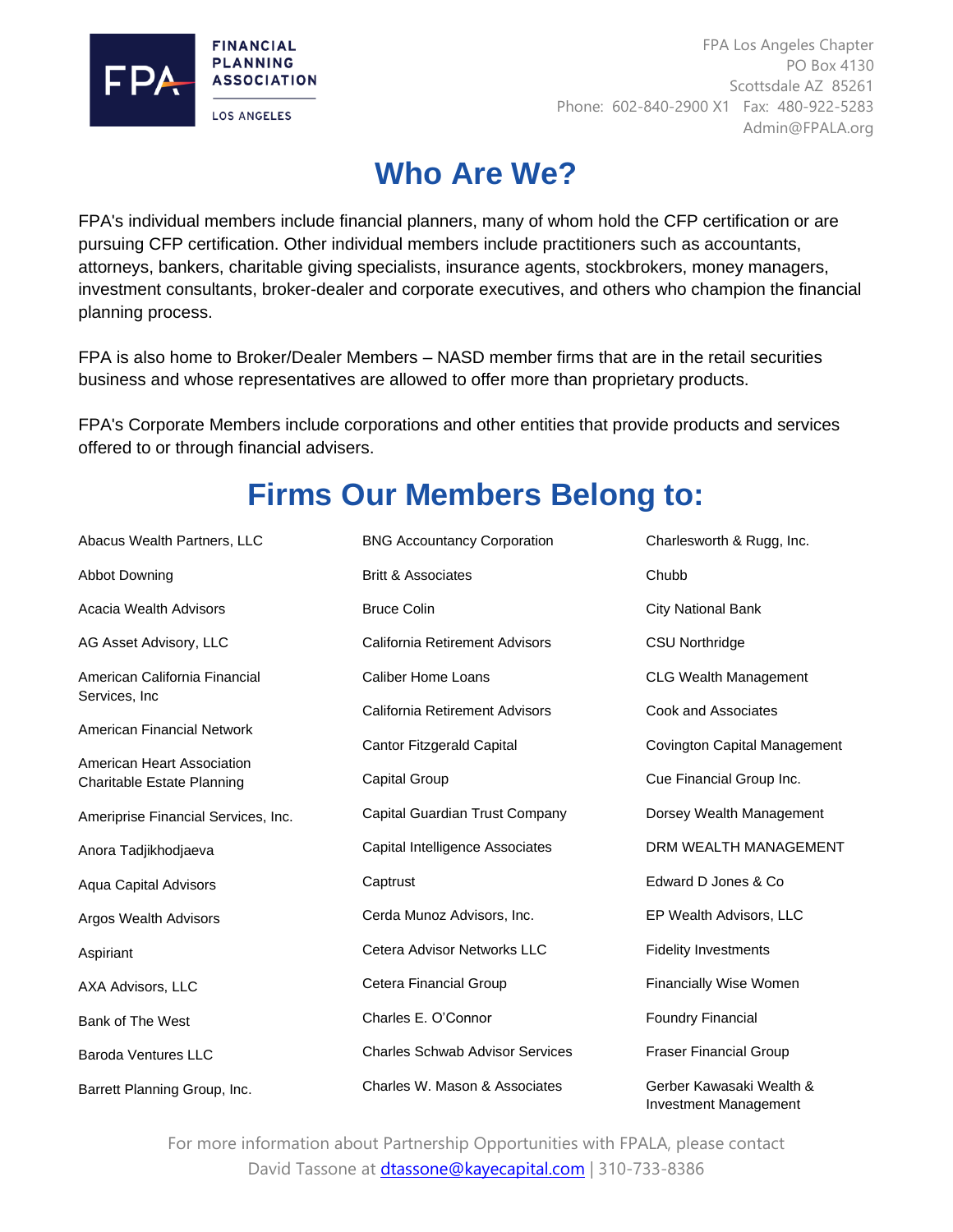

#### **FINANCIAL PLANNING ASSOCIATION**

**LOS ANGELES** 

Glenmore Financial, Inc. Golub Group Harold Davidson & Associates, Inc Heller Capital Resources, Inc Heymont & Company, Inc. HFM Advisors Holistic-Solutions HoyleCohen, LLC HoyleCohen, LLC ICMA Retirement Corporation Integrity Asset Management Jaffe Asset Management, LLC Johnson, Harbard, Foster & Darling Jones Wealth Advisors, LLC JP Morgan Chase Kaye Capital Management KCS Wealth Advisory, LLC Legacy Financial Group, LLC Lewis M. Wallensky & Associates **LifeSighted** LPL Financial Mariposa Capital Management, LLC Markland Wealth Management, Inc. **MassMutual** McCallister Financial Group McIntosh Capital Advisors, Inc. Mercer Global Advisors Merrill Lynch Moran, Kimura & Heising, LLC

Morgan Stanley Wealth Management Morton Capital Management My Portfolio Guide, LLC Navalign Wealth Partners Navigoe, LLC **NerdWallet** Nigro Karlin Segal & Feldstein LLP NMWMC Northern Trust Northwestern Mutual O'Boyle Wealth Management Ogden Page Accountancy **Corporation** Paragon Financial Partners **Parallution** Pathway Financial Services, LLC Patriot Wealth Mgmt. Payden & Rygel Paylocity Planned Wealth Consultants Playa Financial Advisors, Inc. Posada Adelman, Inc. Prominence Capital R Friend Financial R Watson Financial RBC Wealth Management Real Estate Broker Loan Network Retirement Funding Solutions RSM Wealth Management

FPA Los Angeles Chapter PO Box 4130 Scottsdale AZ 85261 Phone: 602-840-2900 X1 Fax: 480-922-5283 Admin@FPALA.org Seta Keshishian Shrier Wealth Management Signature Estate & Investment Advisors Silver Oak Wealth Advisors, LLC South Western Wealth Management Strong Wealth Management, LLC Taylor Wealth Management The CS Mortgage Group The Financial Destinations Group The Kelt Group The Mather Group The Northern Trust Company The Sterling Financial Group **Thrivent** Torrey Pines Bank Trapani Dickins & Associates Twelve Squared Associates, LLC UBS Financial Services UCLA Extension

URBAN Wealth Management, LLC

VantaQuest

Wallensky Spatz & Associates

Watson Financial

Wellman Realty Company

Wells Fargo Advisors

Wells Fargo Bank, NA

Wescap Management Group

West-Cal Mortgage, Reverse

Westside Financial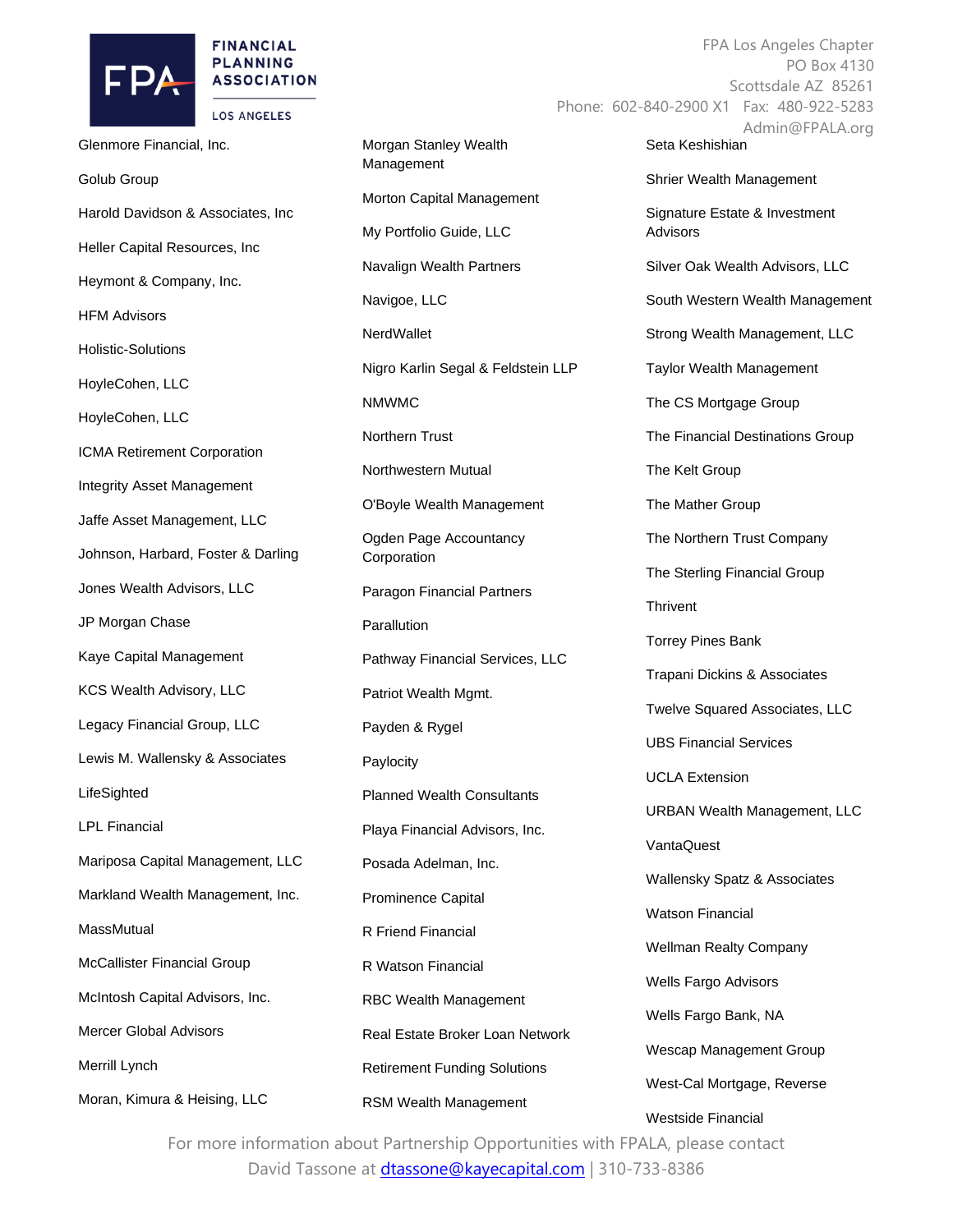

FPA Los Angeles Chapter PO Box 4130 Scottsdale AZ 85261 Phone: 602-840-2900 X1 Fax: 480-922-5283 Admin@FPALA.org Young & Associates

William C. Hoeffer Jr. Inc

Wetherby Asset Management

Williams Wealth Management, Inc.

Windes & McClaughry

Wise Steward Corporation

X and Y Advisors, Inc.

Zuckerman Capital Management, LLC



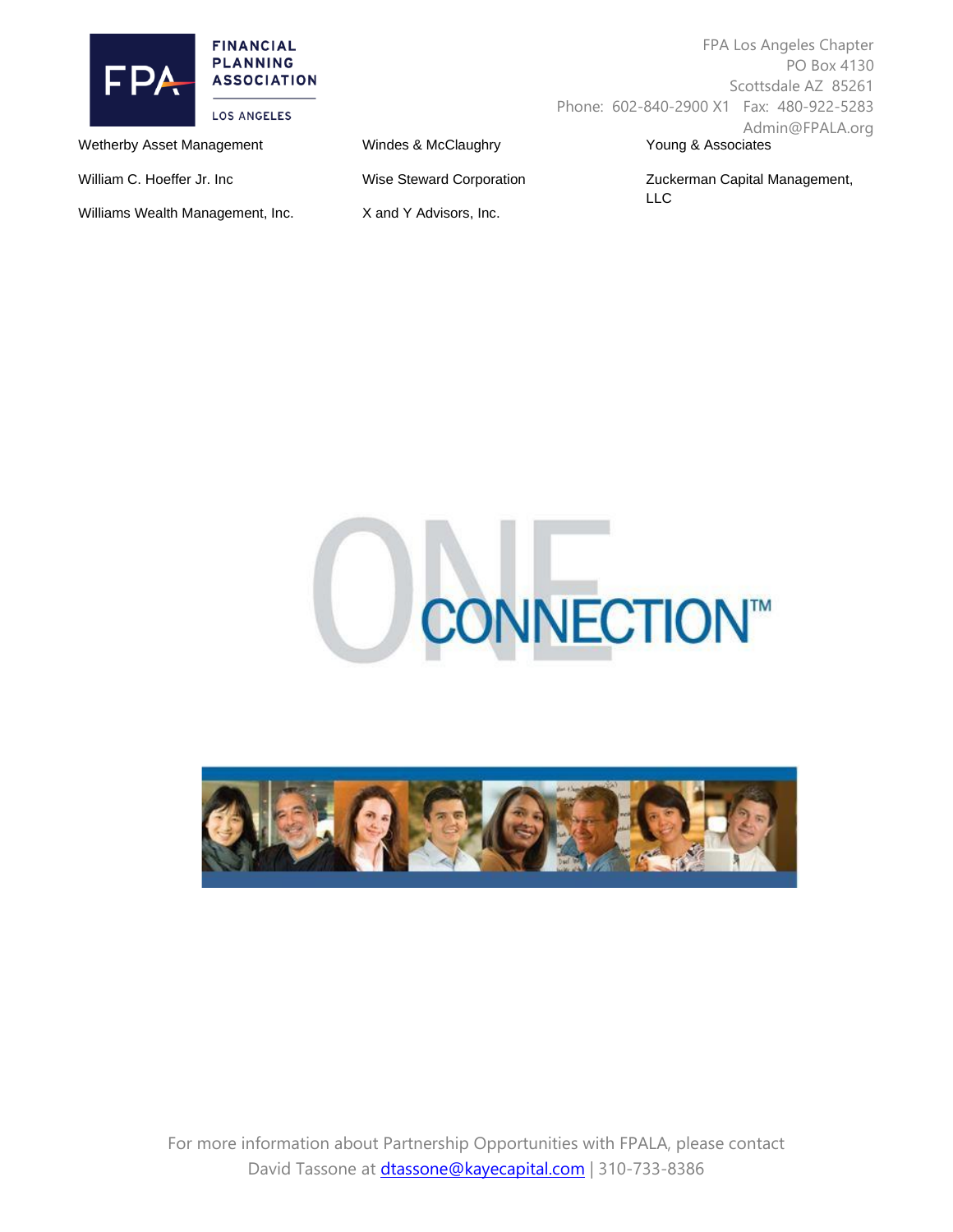

# **About the Financial Planning Association of Los Angeles (FPALA)**

The Financial Planning Association® (FPA®) is the leadership and advocacy organization that connects those who need, support, and deliver financial planning. FPA's nearly 100 U.S. chapters represent over 23,000 members nationwide. With over 250 members in the local Los Angeles market alone, the FPA is the definitive community of advisers that fosters the value of financial planning and advances the financial planning profession in our area.

The FPA of Los Angeles offers local events, including monthly Educational Meetings, Quarterly Career Development, Social, and Pro Bono Meetings throughout the Los Angeles Area, where our Partners can showcase their products and services to our members.

## **Facts About Our Members**

- 1. The FPALA Chapter is one of the largest chapters in the nation. Over 60% of FPA members have remained members for more than five years and more than 35% can claim 10 years or more of membership.
- 2. Most of us are Financial Planners. Two thirds of current members are practicing financial planners.
- 3. FPALA is dedicated to the continued advancement of the profession, with nearly 20% of members comprised of students, educators, and planners new to the profession.
- 4. We represent a diverse set of organizations. Approximately 16% of FPA members work in wirehouses or regional broker/dealers. 56% of FPA Financial Planning members work as Registered Investment Advisers (RIAs). Other members are either dually registered or in the case of educators and students, generally not registered.
- 5. We are highly educated. 99% of members (excluding student members) have earned a Bachelor's degree or higher, with 42% of members having earned a Master's degree or higher.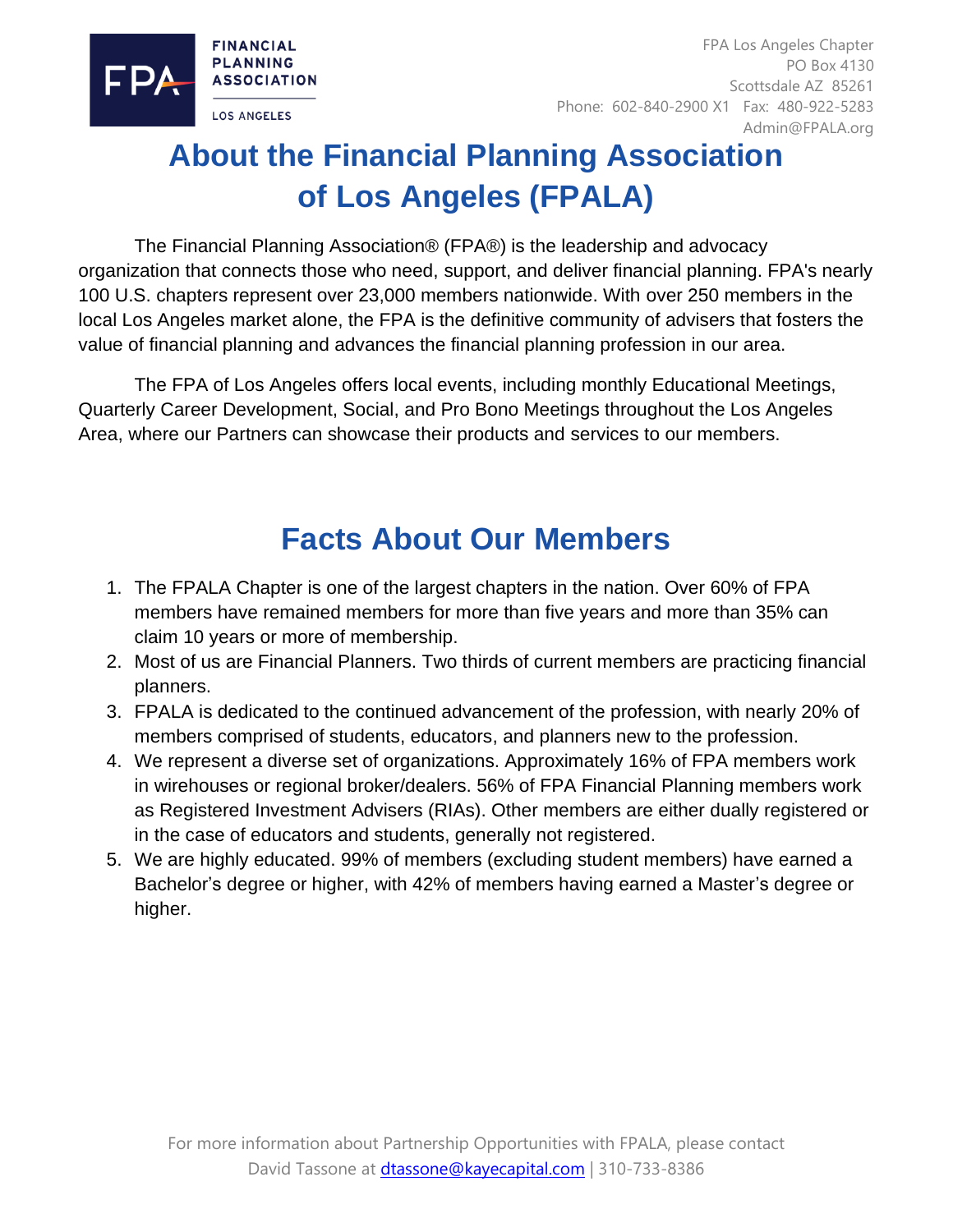**FINANCIAL PLANNING ASSOCIATION** 

**LOS ANGELES** 

FPA Los Angeles Chapter PO Box 4130 Scottsdale AZ 85261 Phone: 602-840-2900 X1 Fax: 480-922-5283 Admin@FPALA.org

### **2022 Calendar of Events**

#### *January:*

- 1/12 NexGen Study Group Career Path – Client Facing, Ops, Compliance, etc.
- 1/20 TBD Chapter Meeting

#### *February:*

- 2/9 NexGen Case Study Mixed Family/Second Families – Estate Planning
- 2/17 TBD Chapter Meeting

#### *March:*

- 3/9 NexGen Study Group Client Psychology/Behavioral Finance
- TBD New Member and Board Member Breakfast
- TBD Advocacy Day in **Sacramento**
- 3/17 TBD Chapter Meeting

#### *April:*

- 4/9 Financial Literacy Day
- 4/13 NexGen Study Group Practice Management: How to Build Your Practice
- 4/21 TBD Chapter Meeting

#### *May:*

- 5/11 NexGen Study Group Case Study: Long Term Care
- 5/19 TBD Chapter Meeting
- TBD FPALA Summit

#### *June:*

- 6/8 NexGen Study Group **Cryptocurrency**
- 6/16 TBD Chapter Meeting
- TBD Federal Advocacy Day

#### *July:*

- 7/13 NexGen Study Group –
- 7/21 TBD Chapter Meeting

#### *August:*

- 8/10 NexGen Study Group –
- TBD Advocacy Day in Sacramento
- 8/18 TBD Chapter Meeting

#### *September*

- 9/14 NexGen Study Group How Did You Grow Your Business?
- 9/22 TBD Chapter Meeting

#### *October*

- 10/12 NexGen Study Group -
- TBD New Member Breakfast
- TBD Pro-Bono Financial Planning Day
- 10/20 TBD Chapter Meeting

#### *November*

- 11/9 NexGen Study Group Case Study:
- 11/17 TBD Chapter Meeting

#### *December*

- 12/14 NexGen Study Group -
	- 12/15 TBD Chapter Meeting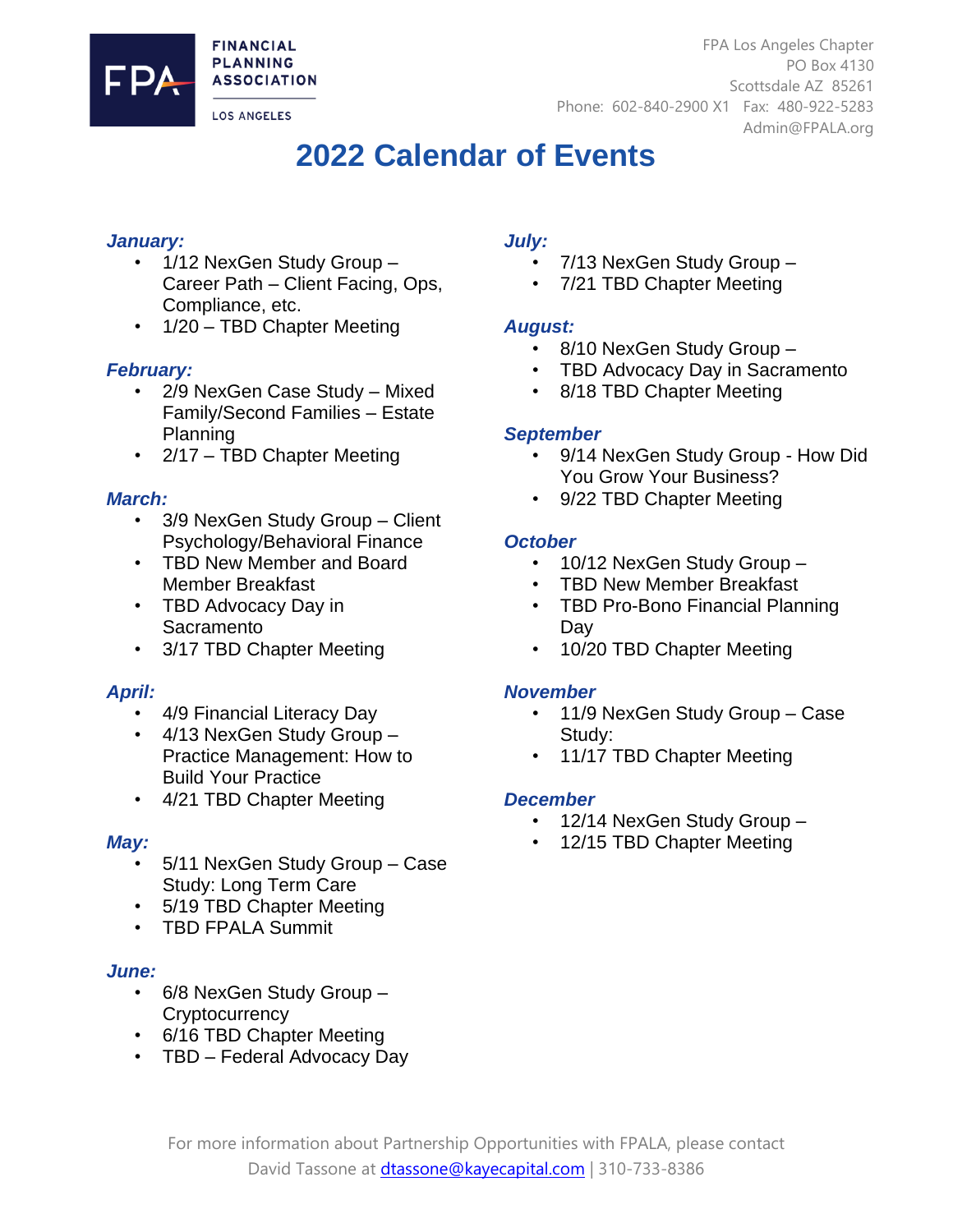

FPA Los Angeles Chapter PO Box 4130 Scottsdale AZ 85261 Phone: 602-840-2900 X1 Fax: 480-922-5283 Admin@FPALA.org

# **2022 Partnership Opportunities**

The Partner's Program is designed to provide select, industry-leading firms a venue to work with our members to gain greater coverage in our chapter.

Partners participate in our Bi-Monthly Education Meetings, Monthly Social Events, on our website, and through word-of-mouth by being associated with one of the leading chapters in the country. Optional additional partnership opportunities are spotlighted for our current partners at Allied Professionals events, NexGen events, volunteer appreciation events (which target our most active members), and custom-designed events specifically created with you in mind.

The advantages of being a corporate Partner are multi-faceted, and sponsoring FPALA provides benefits for the Partner and their representatives based on their exposure needs.

### **\$3,000 – Chapter Partnership Benefits**

- Company logo and web link on Partner pages of FPA of Los Angeles website for one year
- Complimentary attendance for one company representative at ALL chapter meetings for one year (additional representatives at reduced member rate)
- Partners in attendance are recognized at each function
- Presence in a chapter sponsorship page and rolling PowerPoint shown at all chapter meetings
- 10% discount for all renewing and past partners
- Includes 1 Summit Registration
- Firm introduction at Symposium
- Monthly partnership spotlight email

#### **\$2,000 – FPALA Platinum Summit Partnership Benefits**

- All Gold Partnership Benefits
- Complimentary attendance for one additional company representative
- Speaker sponsorship to be recognized before and after speaker event

### **\$1,500 – FPALA Gold Summit Partnership Benefits**

- Company logo on Brochure to be handed out to all participants
- Complimentary attendance for two company representatives
- Table/booth at summit to speak to attending members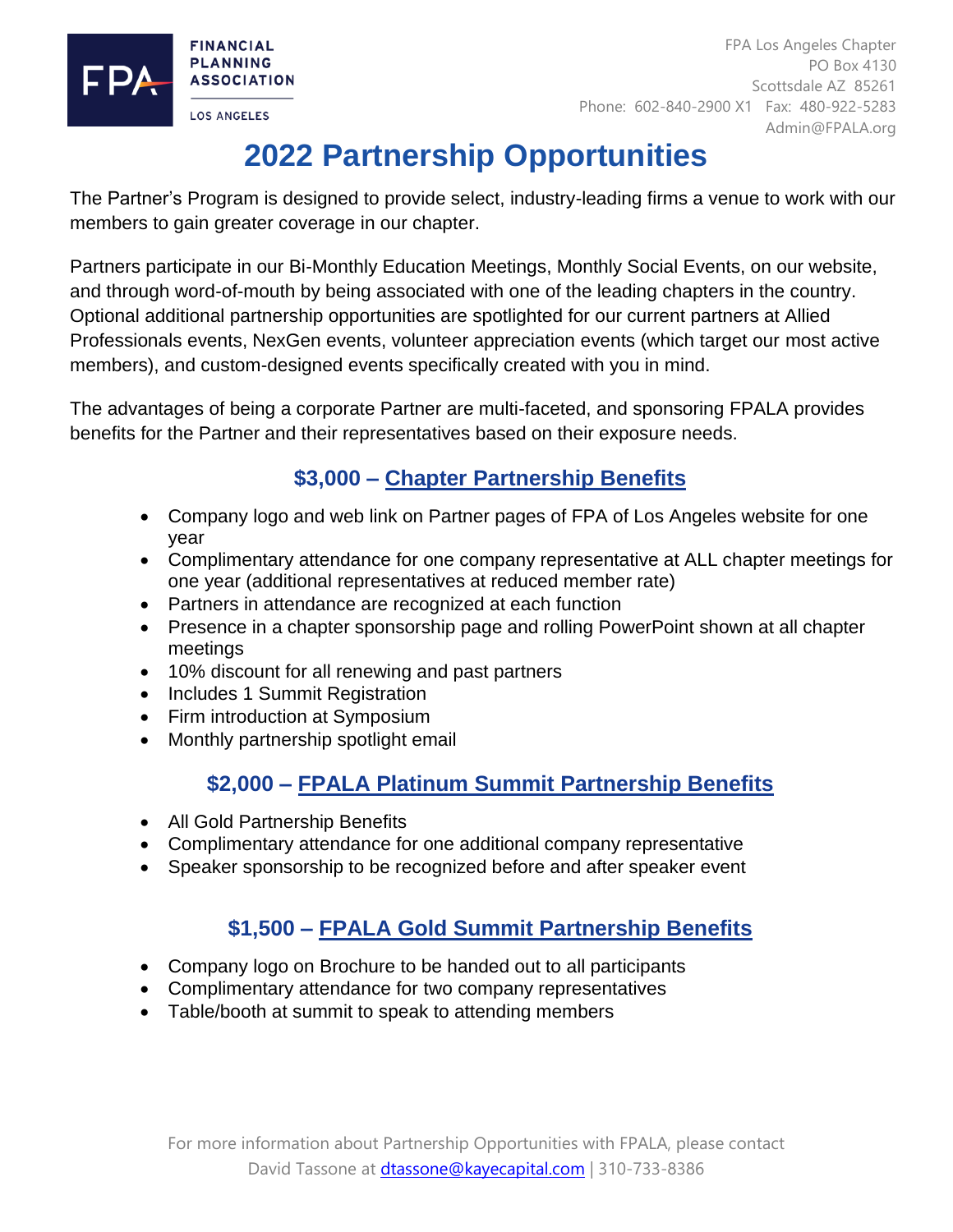

# **Tips to Maximize Your Partnership**

- $\checkmark$  Let us know who you would like to develop relationships with. The FPALA board stands ready to assist with **personal introductions**.
- ✓ **Raffle items** (iPad, golf bag, wine…) via a sponsored fishbowl at Bi-Monthly meetings. You are welcome to provide pre-approved items and collect opt-in information via these opt-ins. Then follow-up with members as you work to build & deepen relationships over time. You may also award items based on 'best-answer' to a knowledge-based question you pose to members who have provided a business card.
- ✓ **Sponsor social outings** to continue developing lasting relationships. Costs are \$500 per event to the chapter, plus hard costs. FPALA can provide event suggestions: bowling night, business breakfast, movie premieres, go-carting, Scotch tasting, Annual Member Family Picnic, etc.
- ✓ **Sponsor practice-management events** or provide a value-add service (e.g., hosting a 'Social Media Photo-Refresh Day' where members can have headshots taken for social media & LinkedIn profiles). Costs are \$500 to the chapter, plus hard costs.
- ✓ Sponsors are encouraged to **socialize regularly with members** at happy hours following the meetings, & to attend chapter meetings on a regular basis.